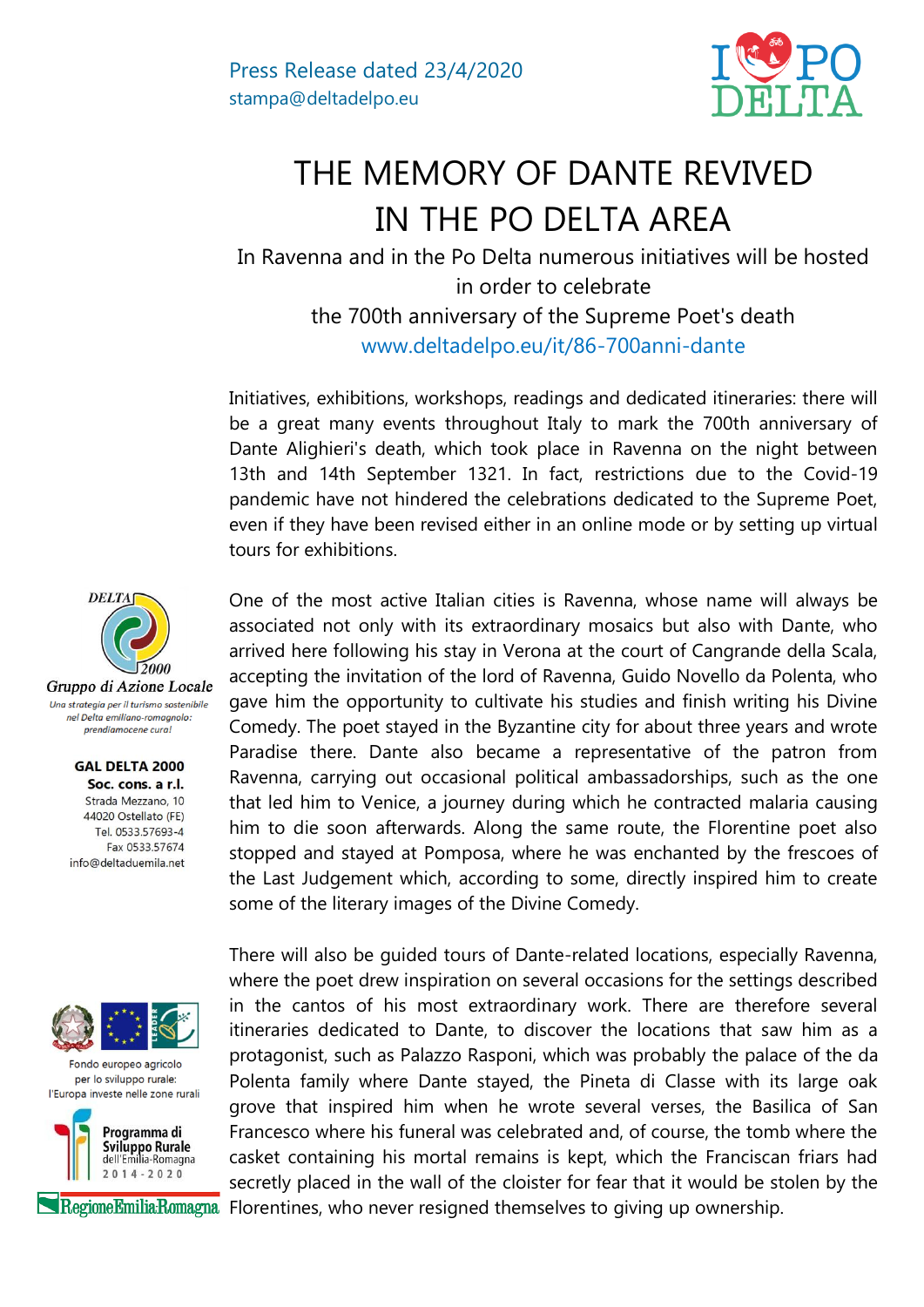

On a cultural level, until January 2022 the MAR, the Ravenna City Art Museum will host three major exhibitions, united under the logo "Dante. Gli occhi e la mente". ("Dante. His Eyes and His Mind".) "Inclusa est flamma. Ravenna 1921: Il Settecentenario della Morte di Dante (to celebrate the 700th anniversary of the Supreme Poet's death), open until 17th July at the Biblioteca Classense (Classense Library); "Le Arti al tempo dell'esilio" (The Arts in Times of Exile), at the Church of San Romualdo, as from 24th April 2021; "Un epopea POP" (A POP Epic), at the same MAR museum, as from 4th September 2021. Virtual tours of these exhibitions are now online (available by visiting the www.mar.ra.it website), which will give visitors the opportunity to enter into the heart of the three exhibition routes thanks to a combination of 360° panoramic photographs, interviews with the curators and reproductions of spaces and environments.

Among the online proposals, the cycle of meetings focused on the relationship between Trieste and Ravenna is worthy of note, a relationship that was particularly intense in the wake of Dante, a symbol of Italianness for lands that were still under Hapsburg domination. The meetings will be available on the YouTube channel "Viva Dante" and on the Biblioteca Classense Facebook profile. It is precisely the Istituzione Biblioteca Classense (Classense Library Institution), in conjunction with the celebrations to mark the 700th anniversary of the Supreme Poet's death, that has set itself the objective of disseminating Dante's works and studies, choosing to make available to the public the most recent material suitable for open-shelf viewing, taken from the vast collection that the Library has cultivated over the years. Therefore, a new Dante section was established, which is now hosted in two rooms that have been completely refurbished especially for this occasion. Also worthy of note, on 30th April and 1st May, the conference entitled "Dante and Jung", on the psychoanalytical reading of the Comedy promoted by Rotary International district 2072 will be available in streaming. However, between now and the end of the year, the Dante-related calendar of events will be expanded with many other proposals and initiatives, hoping that the trend of the Covid-19 pandemic will allow more events to take place.

In terms of tourism, there will be no lack of proposals to get to know more about the extraordinary locations in the Po Delta area where the Supreme Poet spent the last years of his unforgettable life.

All the information and initiatives dedicated to Dante Alighieri's 700th anniversary hosted in Ravenna and in the Po Delta area can be seen on the



Gruppo di Azione Locale Una strategia per il turismo sostenibile nel Delta emiliano-romagnolo: prendiamocene cura!

> **GAL DELTA 2000** Soc. cons. a r.l. Strada Mezzano, 10 44020 Ostellato (FE) Tel. 0533.57693-4 Fax 0533 57674 info@deltaduemila.net



Fondo europeo agricolo per lo sviluppo rurale: l'Europa investe nelle zone rurali